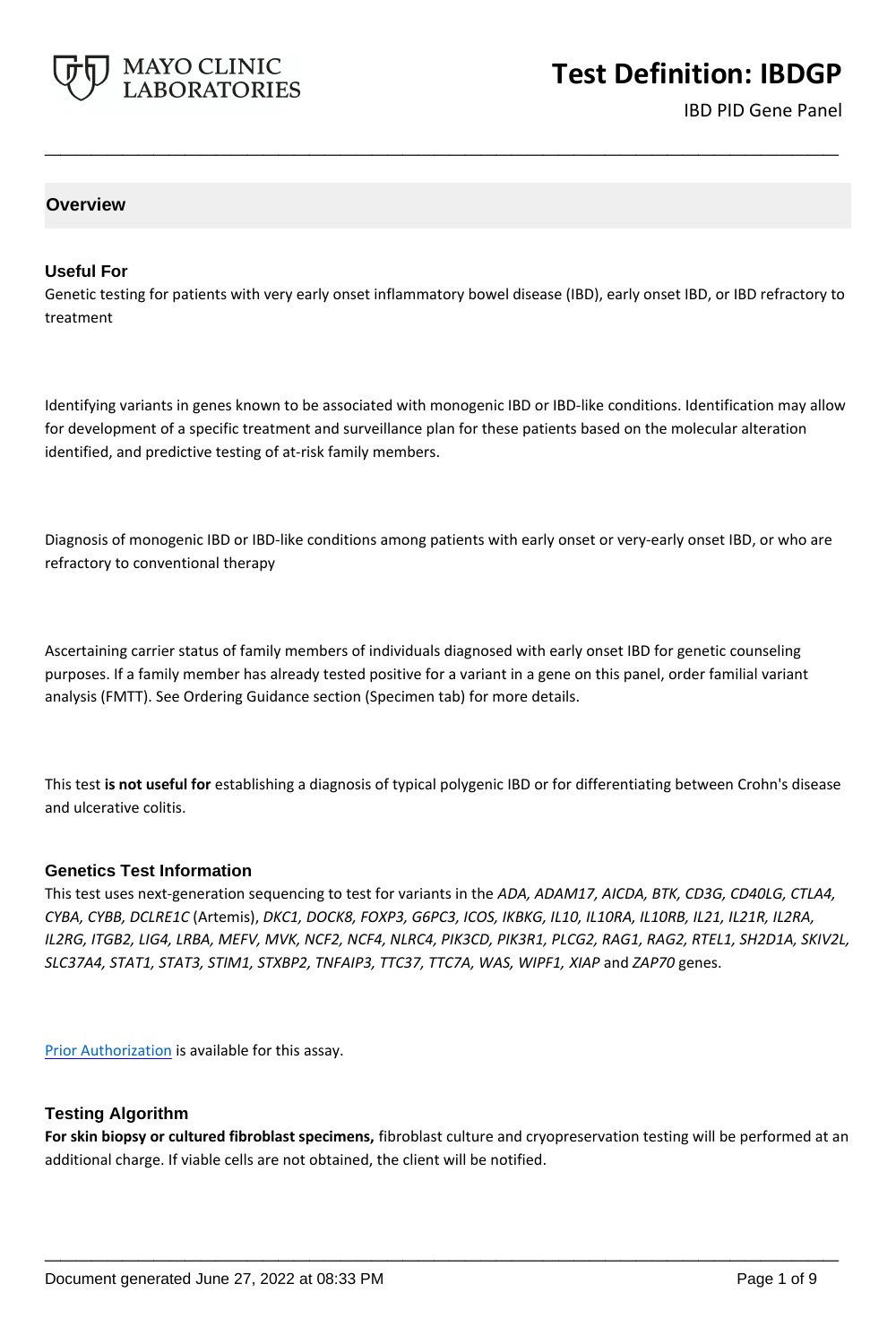

#### **Special Instructions**

- • [Informed Consent for Genetic Testing](http://www.mayocliniclabs.com/it-mmfiles/Informed_Consent_for_Genetic_Testing.pdf)
- • [Blood Spot Collection Card-Spanish Instructions](https://www.mayocliniclabs.com/it-mmfiles/Blood_Spot_Collection_Card-Spanish_Instructions.pdf)
- • [Primary Immunodeficiencies Patient Information](https://www.mayocliniclabs.com/it-mmfiles/Primary_Immunodeficiencies_Patient_Information.pdf)
- • [Blood Spot Collection Card-Chinese Instructions](https://www.mayocliniclabs.com/it-mmfiles/Blood_Spot_Collection_Card-Chinese_Instructions.pdf)
- • [Informed Consent for Genetic Testing \(Spanish\)](https://www.mayocliniclabs.com/it-mmfiles/Informed_Consent_for_Genetic_Testing__Spanish_.pdf)
- • [Primary Immunodeficiency \(PID\) Panel Prior Authorization Ordering Instructions](https://www.mayocliniclabs.com/it-mmfiles/IBDGP.pdf)
- • [Blood Spot Collection Instructions](https://www.mayocliniclabs.com/it-mmfiles/Blood_Spot_Collection_Instructions.pdf)

#### **Highlights**

Identification of a pathogenic variant may assist with prognosis, clinical management, familial screening, and genetic counseling. This is **not** a serological test and is **not intended** to establish a diagnosis of typical polygenic inflammatory bowel disease (IBD) or to differentiate between Crohn's disease and ulcerative colitis.

**\_\_\_\_\_\_\_\_\_\_\_\_\_\_\_\_\_\_\_\_\_\_\_\_\_\_\_\_\_\_\_\_\_\_\_\_\_\_\_\_\_\_\_\_\_\_\_\_\_\_\_**

## **Reflex Tests**

| Test Id      | <b>Reporting Name</b>                      | <b>Available Separately</b> | <b>Always Performed</b> |
|--------------|--------------------------------------------|-----------------------------|-------------------------|
| <b>FIBR</b>  | <b>Fibroblast Culture</b>                  | Yes                         | No                      |
| <b>CRYOB</b> | Cryopreserve for Biochem<br><b>Studies</b> | <b>No</b>                   | No.                     |

## **Method Name**

Custom Sequence Capture and Targeted Next-Generation Sequencing followed by Polymerase Chain Reaction (PCR) and Supplemental Sanger Sequencing

## **NY State Available**

Yes

## **Specimen**

# **Specimen Type**

# Varies

## **Ordering Guidance**

This test is **not** a serological screening test for inflammatory bowel disease (IBD) and does not differentiate between Crohn disease, ulcerative colitis, or other inflammatory bowel conditions. This test **should not be used** as an adjunct test to establish a diagnosis of IBD. For serology testing to distinguish between ulcerative colitis and Crohn disease, order IBDP2 / Inflammatory Bowel Disease Serology Panel, Serum.

This panel has limited utility in patients who present with IBD in adulthood and respond well to conventional therapy.

Targeted testing for familial variants (also called site-specific or known mutations testing) is available for the genes on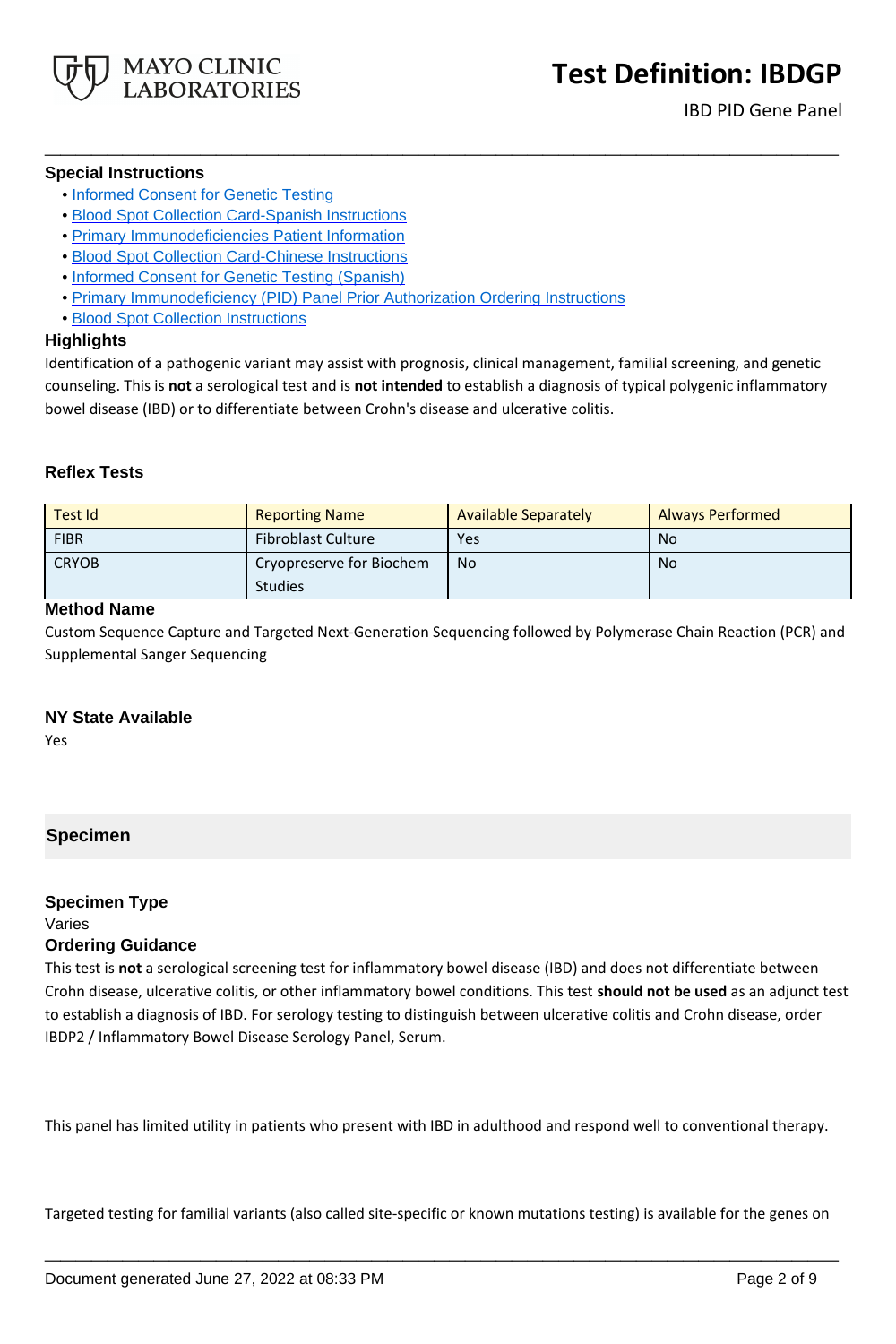

this panel. See FMTT / Familial Mutation, Targeted Testing, Varies.

#### **Necessary Information**

**[1. Primary Immunodeficiency \(PID\) Panel Prior Authorization Ordering Instructions i](https://www.mayocliniclabs.com/it-mmfiles/IBDGP.pdf)s required**. **Submit the required form with the specimen.**

**\_\_\_\_\_\_\_\_\_\_\_\_\_\_\_\_\_\_\_\_\_\_\_\_\_\_\_\_\_\_\_\_\_\_\_\_\_\_\_\_\_\_\_\_\_\_\_\_\_\_\_**

2. [Primary Immunodeficiencies Patient Information](https://www.mayocliniclabs.com/it-mmfiles/Primary_Immunodeficiencies_Patient_Information.pdf) (T791) is strongly recommended, but not required, to be filled out and sent with the specimen. This information aids in providing a more thorough interpretation of test results. Ordering providers are strongly encouraged to complete the form and send it with the specimen.

3. Include physician name and phone number with specimen.

#### **Specimen Required**

**Patient Preparation:** A previous bone marrow transplant from an allogenic donor or a recent (ie, <6 weeks from time of sample collection) heterologous blood transfusion will interfere with testing. Call 800-533-1710 for instructions for testing patients who have received a bone marrow transplant.

**\_\_\_\_\_\_\_\_\_\_\_\_\_\_\_\_\_\_\_\_\_\_\_\_\_\_\_\_\_\_\_\_\_\_\_\_\_\_\_\_\_\_\_\_\_\_\_\_\_\_\_**

**Submit only 1 of the following specimens:**

**Preferred:**

**Specimen Type:** Whole blood

**Container/Tube:** Lavender top (EDTA)

**Specimen Volume:** 3 mL

#### **Collection Instructions:**

- 1. Invert several times to mix blood.
- 2. Send specimen in original tube.

**Specimen Stability Information:** Ambient (preferred) 4 days/Refrigerated 14 days

#### **Acceptable:**

**Specimen Type:** Blood spot

**Supplies:** Card-Blood Spot Collection Filter Paper (T493)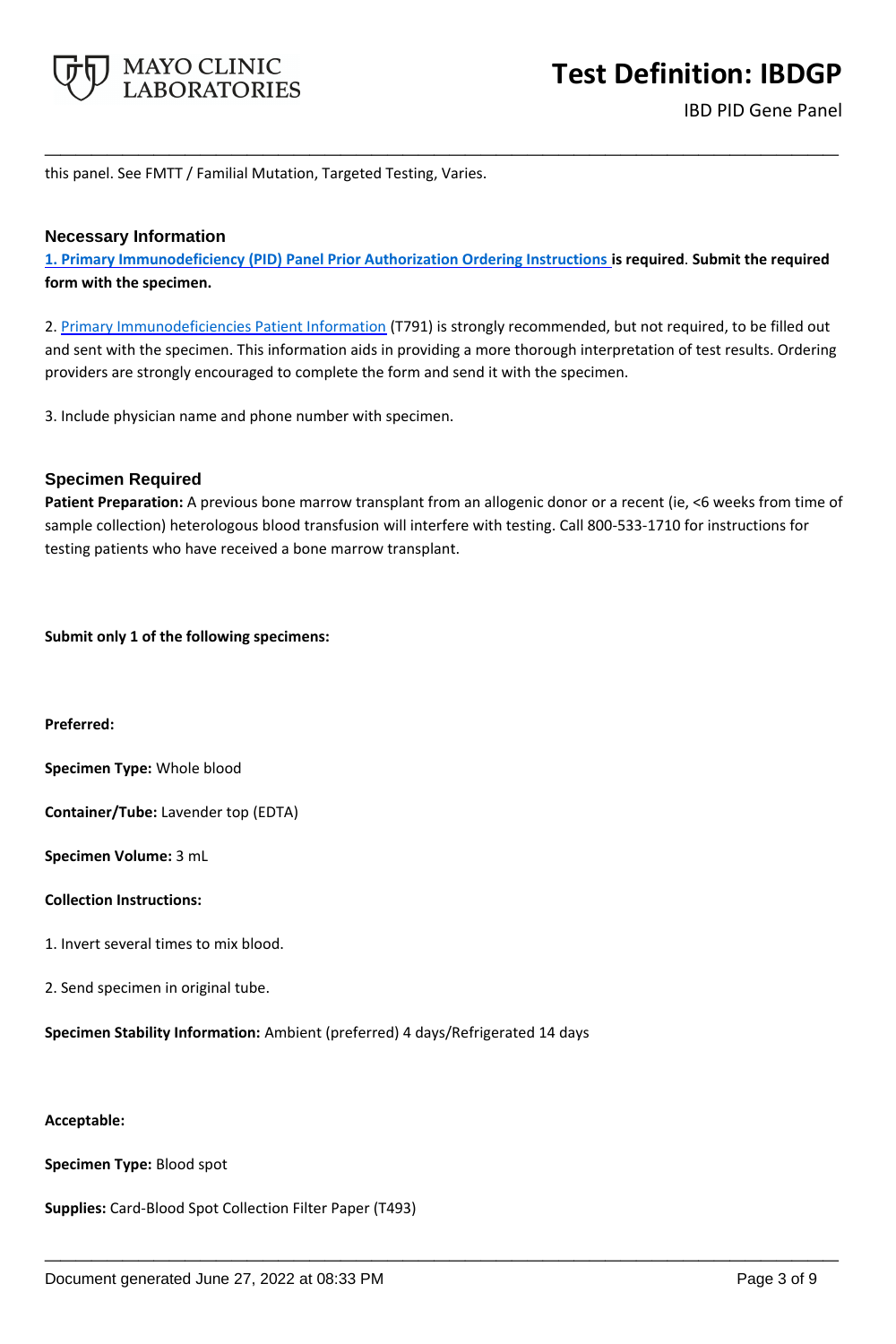

**Test Definition: IBDGP**

IBD PID Gene Panel

#### **Container/Tube:**

**Preferred:** Collection card (Whatman Protein Saver 903 Paper)

**Acceptable:** Whatman FTA Classic paper, PerkinElmer 226 (formerly Ahlstrom 226) filter paper, or Blood Spot Collection Card

**\_\_\_\_\_\_\_\_\_\_\_\_\_\_\_\_\_\_\_\_\_\_\_\_\_\_\_\_\_\_\_\_\_\_\_\_\_\_\_\_\_\_\_\_\_\_\_\_\_\_\_**

**Specimen Volume:** 2 to 5 Blood spots on collection card

#### **Collection Instructions:**

- 1. An alternative blood collection option for a patient older than1 year of age is finger stick.
- 2. Let blood dry on the filter paper at ambient temperature in a horizontal position for 3 hours.
- 3. Do not expose specimen to heat or direct sunlight.
- 4. Do not stack wet specimens.
- 5. Keep specimen dry.

**Specimen Stability Information:** Ambient (preferred)/Refrigerated

#### **Additional Information:**

- 1. For collection instructions, see **Blood Spot Collection Instructions**.
- 2. For collection instructions in Spanish, see **Blood Spot Collection Card-Spanish Instructions** (T777).
- 3. For collection instructions in Chinese, see **Blood Spot Collection Card-Chinese Instructions** (T800).

**Specimen Type:** Peripheral blood mononuclear cells (PBMC)

**Container/Tube:** Cell pellet

**Collection Instructions:** Send as a suspension in freezing medium or cell pellet frozen on dry ice.

**\_\_\_\_\_\_\_\_\_\_\_\_\_\_\_\_\_\_\_\_\_\_\_\_\_\_\_\_\_\_\_\_\_\_\_\_\_\_\_\_\_\_\_\_\_\_\_\_\_\_\_**

**Specimen Stability Information:** Frozen

**Specimen Type:** Cultured fibroblasts

**Container/Tube:** T-75 or T-25 flask

**Specimen Volume:** 1 Full T-75 or 2 full T-25 flasks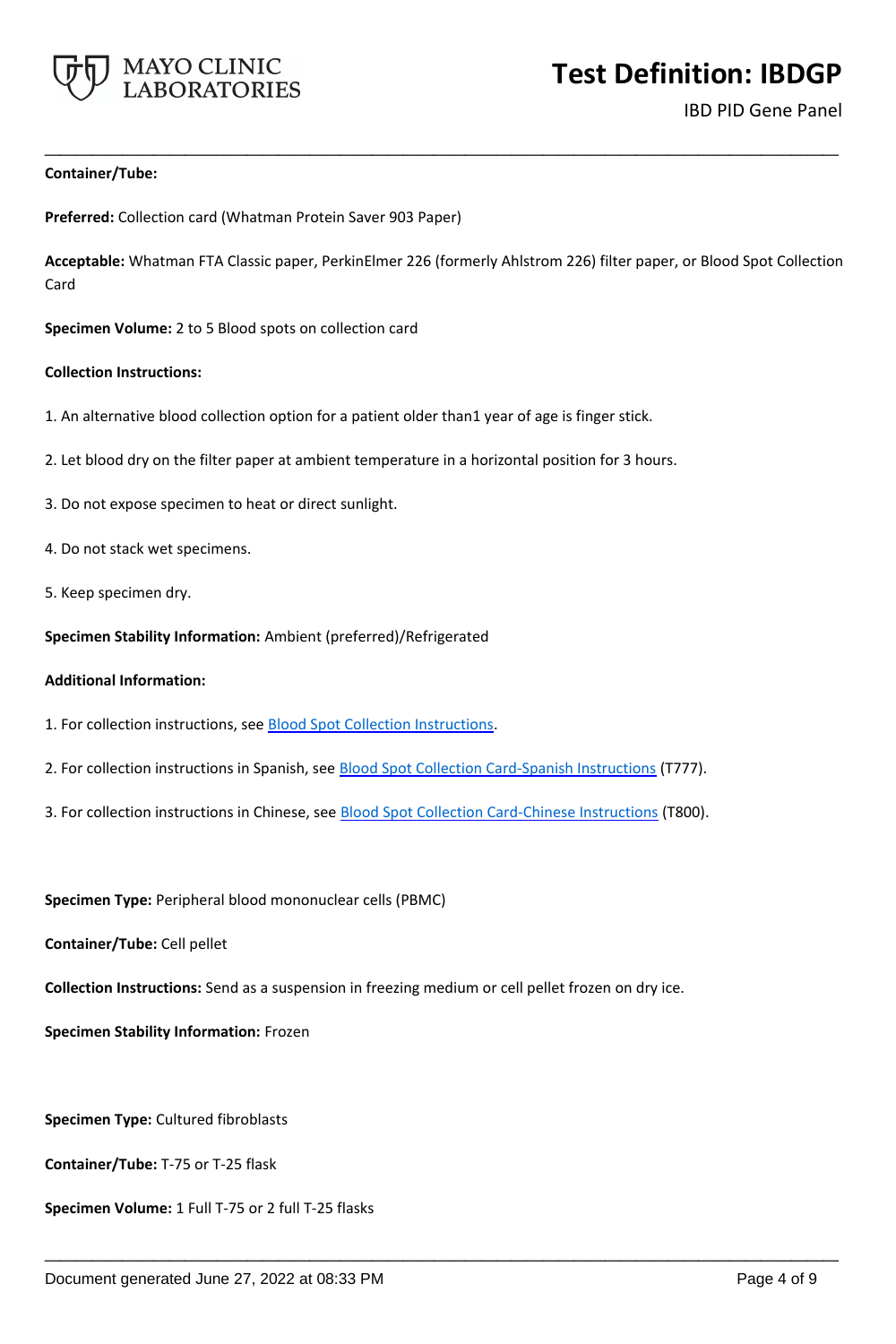

#### **Specimen Stability Information:** Ambient (preferred)/Refrigerated <24 hours

**Additional Information:** Indicate the tests to be performed on the fibroblast culture cells. A separate culture charge will be assessed under FIBR / Fibroblast Culture. Tissue. An additional 3 weeks is required to culture fibroblasts before genetic testing can occur.

**\_\_\_\_\_\_\_\_\_\_\_\_\_\_\_\_\_\_\_\_\_\_\_\_\_\_\_\_\_\_\_\_\_\_\_\_\_\_\_\_\_\_\_\_\_\_\_\_\_\_\_**

**Specimen Type:** Skin biopsy

**Supplies:** Fibroblast Biopsy Transport Media (T115)

**Container/Tube:** Sterile container with any standard cell culture media (eg, minimal essential media, RPMI 1640). The solution should be supplemented with 1% penicillin and streptomycin.

**Specimen Volume:** 4-mm punch

**Specimen Stability Information:** Refrigerated (preferred)/Ambient

**Additional Information:** A separate culture charge will be assessed under FIBR / Fibroblast Culture, Tissue. An additional 4 weeks is required to culture fibroblasts before genetic testing can occur.

**Specimen Type:** Extracted DNA

**Container/Tube:** 2 mL screw top tube

**Specimen Volume:** 100 mcL (microliters)

**Collection Instructions:**

- 1. The preferred volume is 100 mcL at a concentration of 250 ng/mcL
- 2. Include concentration and volume on tube.

**Specimen Stability Information:** Frozen (preferred)/Ambient/Refrigerated

## **Forms**

**1. New York Clients-Informed consent is required.** Document on the request form or electronic order that a copy is on file. The following documents are available:

**\_\_\_\_\_\_\_\_\_\_\_\_\_\_\_\_\_\_\_\_\_\_\_\_\_\_\_\_\_\_\_\_\_\_\_\_\_\_\_\_\_\_\_\_\_\_\_\_\_\_\_**

[-Informed Consent for Genetic Testing](https://www.mayocliniclabs.com/it-mmfiles/Informed_Consent_for_Genetic_Testing.pdf) (T576)

- [-Informed Consent for Genetic Testing-Spanish](https://www.mayocliniclabs.com/it-mmfiles/Informed_Consent_for_Genetic_Testing__Spanish_.pdf) (T826)
- **[2. Primary Immunodeficiency \(PID\) Panel Prior Authorization Ordering Instructions i](https://www.mayocliniclabs.com/it-mmfiles/IBDGP.pdf)s required**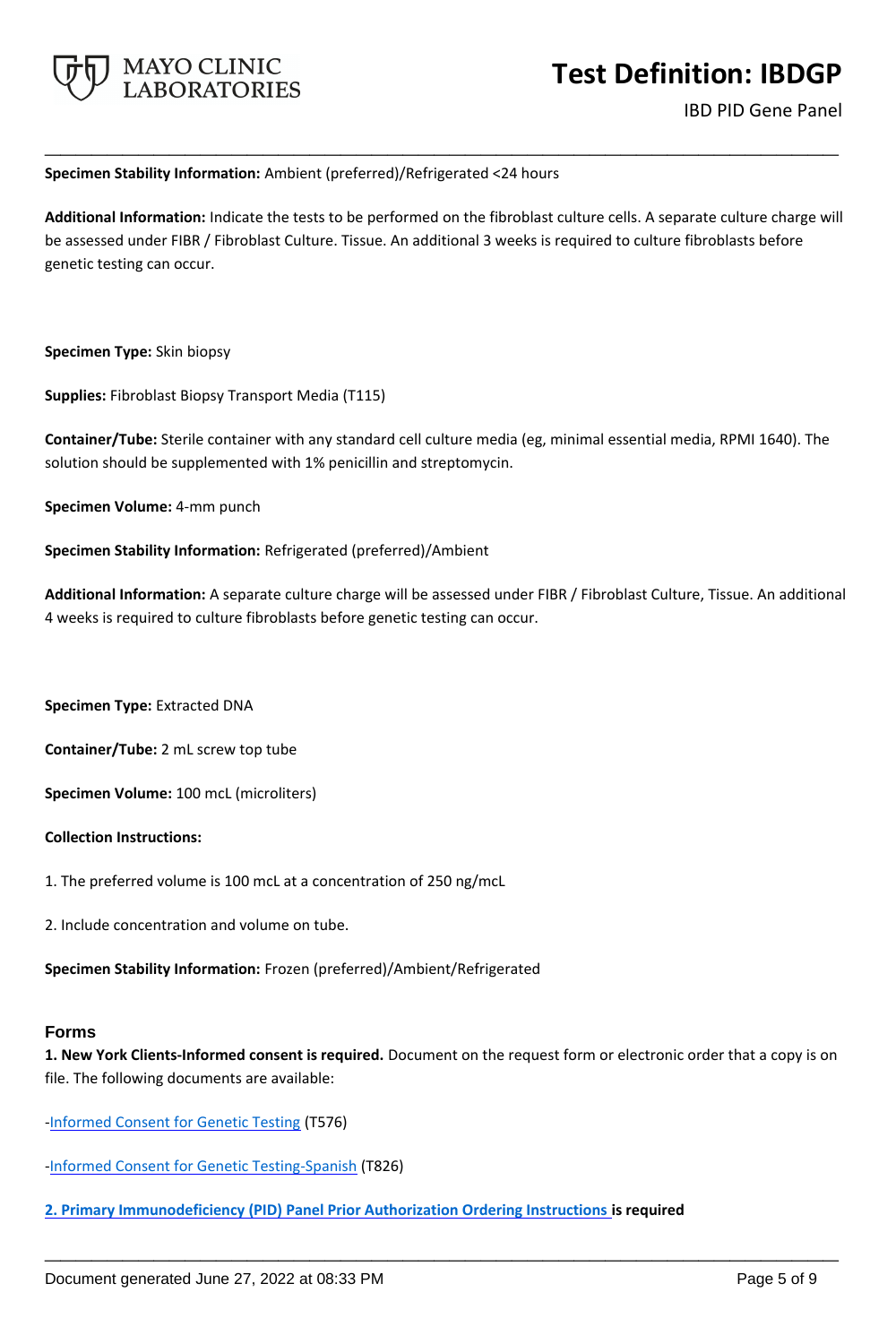

3. [Primary Immunodeficiencies Patient Information](https://www.mayocliniclabs.com/it-mmfiles/Primary_Immunodeficiencies_Patient_Information.pdf) (T791)

If not ordering electronically, complete, print, and send [Gastroenterology and Hepatology Client Test Request](https://www.mayocliniclabs.com/it-mmfiles/gastroenterology-and-hepatology-test-request.pdf) (T728) with the specimen

**\_\_\_\_\_\_\_\_\_\_\_\_\_\_\_\_\_\_\_\_\_\_\_\_\_\_\_\_\_\_\_\_\_\_\_\_\_\_\_\_\_\_\_\_\_\_\_\_\_\_\_**

## **Reject Due To**

All specimens will be evaluated at Mayo Clinic Laboratories for test suitability.

#### **Specimen Minimum Volume**

Whole blood: 1 mL

## **Specimen Stability Information**

| <b>Specimen Type</b> | Temperature        | <b>Time</b> | <b>Special Container</b> |
|----------------------|--------------------|-------------|--------------------------|
| Varies               | Varies (preferred) |             |                          |

## **Clinical & Interpretive**

## **Clinical Information**

Inflammatory bowel disease (IBD) is a term used to encompass disorders involving chronic intestinal inflammation. These conditions are typically classified as either Crohn disease or ulcerative colitis based on clinical features, colonoscopy findings, histologic changes, and the anatomical distribution of disease; however, in some cases, overlapping features are noted. Over the past few decades, the incidence of inflammatory bowel disease has been rapidly increasing in both children and adults. Common symptoms include diarrhea, abdominal pain, fatigue, and unintentional weight loss. The majority of IBD is thought to be either polygenic or multifactorial. In these susceptible individuals, an environmental component appears to trigger disease manifestation. However, in rare cases, IBD or IBD-like intestinal inflammation can be attributed to disease-causing variants in a single gene (monogenic inheritance) which results in a highly penetrant condition.

Monogenic IBD typically presents at a very young age (often <6 years of age at onset of symptoms) compared to polygenic IBD (peak at 20-40 years of age), although the incidence of polygenic IBD in young patients is increasing and conversely some patients with milder forms of monogenic IBD may not present until later. Individuals with polygenic or monogenic IBD may also have other family members affected with IBD (a positive family history). In many cases, patients with a monogenic form of IBD may not respond well to conventional treatment modalities and may have a related primary immunodeficiency. Identification of the genetic cause of disease in these individuals is important as it may change the treatment plan for these individuals. Depending on the genetic cause, targeted therapies or allogeneic hematopoietic stem cell transplantation may be beneficial. Therefore, identification of these conditions is important as it can guide treatment, including medical therapy, surgery, or stem cell transplant, and may reduce the high morbidity and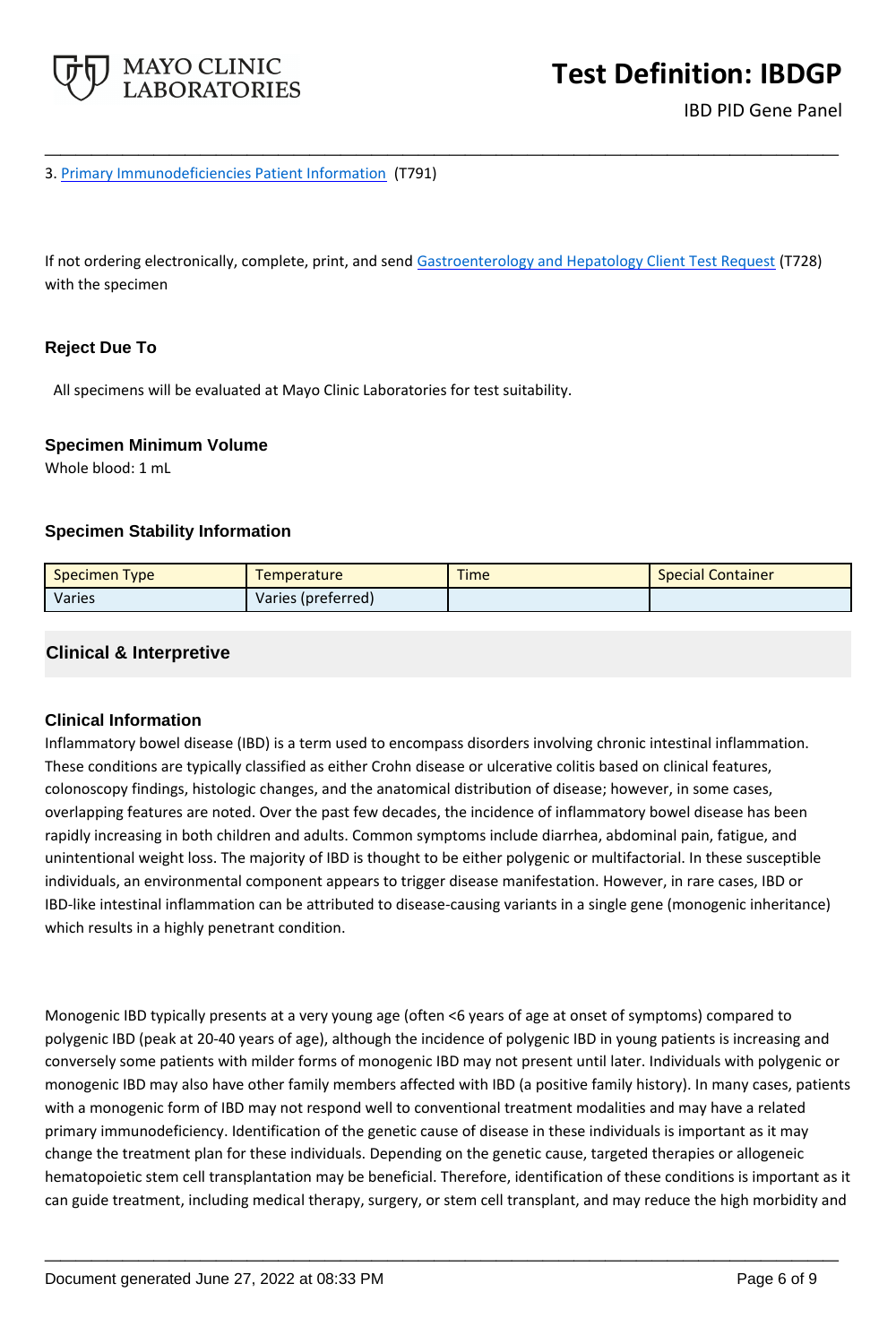

mortality associated with these conditions.

## **Reference Values**

An interpretive report will be provided.

## **Interpretation**

Evaluation and categorization of variants is performed using the most recent published American College of Medical Genetics and Genomics (ACMG) recommendations as a guideline. Variants are classified based on known, predicted, or possible pathogenicity and reported with interpretive comments detailing their potential or known significance.

**\_\_\_\_\_\_\_\_\_\_\_\_\_\_\_\_\_\_\_\_\_\_\_\_\_\_\_\_\_\_\_\_\_\_\_\_\_\_\_\_\_\_\_\_\_\_\_\_\_\_\_**

Multiple in silico evaluation tools may be used to assist in the interpretation of these results. The accuracy of predictions made by in silico evaluation tools is highly dependent upon the data available for a given gene, and predictions made by these tools may change over time. Results from in silico evaluation tools should be interpreted with caution and professional clinical judgment.

## **Cautions**

Clinical Correlations:

Some individuals who have involvement of 1 or more of the genes on the panel may have a variant that is not identified by the methods performed (eg, promoter variants, deep intronic variants). The absence of a variant, therefore, does not eliminate the possibility of disease.

Test results should be interpreted in context of clinical findings, family history, and other laboratory data. Misinterpretation of results may occur if the information provided is inaccurate or incomplete.

For predictive testing of asymptomatic individuals, it is often useful to first test an affected family member. Identification of a pathogenic variant in an affected individual allows for more informative testing of at-risk individuals.

## Technical Limitations:

Next-generation sequencing may not detect all types of genetic variants. The variant detection software has lower detection efficiency for insertion/deletion variants as compared to single nucleotide variants. Therefore, small deletions and insertions greater than 8 nucleotides in length may not be detected by this test. Copy number variations (CNV) are not currently reported for any of the genes on this panel. Additionally, rare variants may be present that could lead to false-negative or false-positive results. In some cases, DNA variants of undetermined significance may be identified. If results do not match clinical findings, consider alternative methods for analyzing these genes, such as Sanger sequencing or large deletion/duplication analysis.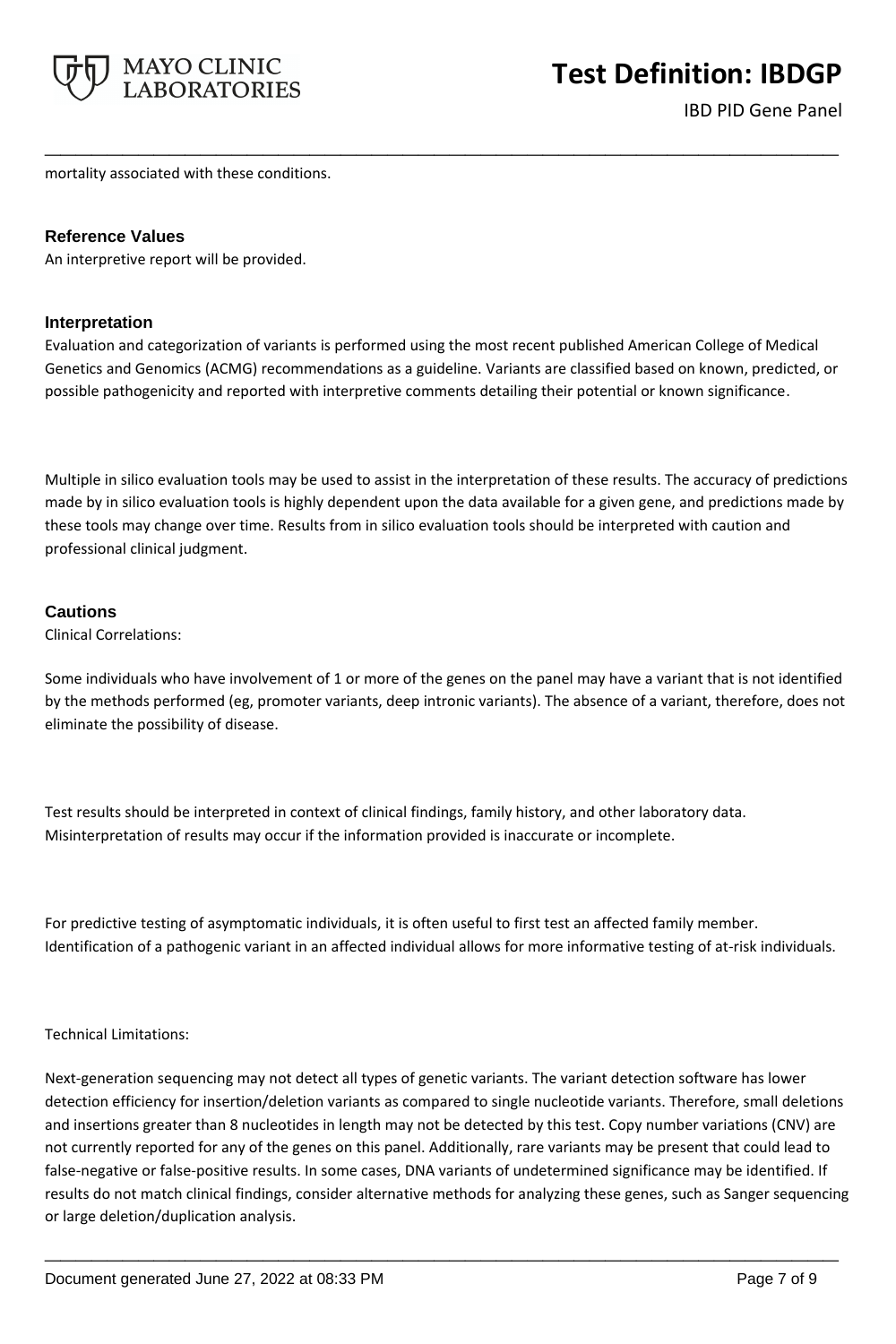

Reclassification of Variants-Policy:

At this time, it is not standard practice for the laboratory to systematically review likely deleterious alterations or variants of uncertain significance that are detected and reported. The laboratory encourages health care providers to contact the laboratory at any time to learn how the status of a particular variant may have changed over time. Consultation with a healthcare provider, or team of healthcare providers, with expertise in genetics and primary immunodeficiencies, is recommended for interpretation of this result.

**\_\_\_\_\_\_\_\_\_\_\_\_\_\_\_\_\_\_\_\_\_\_\_\_\_\_\_\_\_\_\_\_\_\_\_\_\_\_\_\_\_\_\_\_\_\_\_\_\_\_\_**

Contact the laboratory if additional information is required regarding the transcript or human genome assembly used for the analysis of this patient's results.

## **Clinical Reference**

1. Uhlig HH, Schwerd T, Koletzko S, et al: The diagnostic approach to monogenic very early onset inflammatory bowel disease. Gastroenterology. 2014 Nov;147(5):990-1007

2. Uhlig HH, Schwerd T: From Genes to Mechanisms: The expanding spectrum of monogenic disorders associated with inflammatory bowel disease. Inflamm Bowel Dis. 2016 Jan;22(1):202-212

3. Kelsen JR, Baldassano RN, Artis D, Sonnenberg GF: Maintaining intestinal health: the genetics and immunology of very early-onset inflammatory bowel disease. Cell Mol Gastroenterol Hepatol. 2015 Sep 1;1(5):462-476

## **Performance**

#### **Method Description**

Next-generation sequencing (NGS) is performed using an Illumina instrument with paired-end reads. The DNA is prepared for NGS using a custom Agilent SureSelect Target Enrichment System. Data is analyzed with a bioinformatics software pipeline for sequence variants. Supplemental Sanger sequencing may be performed occasionally in regions where NGS is insufficient for data capture or not specific enough to correctly identify a variant. Sanger sequencing may also be used for confirmatory testing.(Unpublished Mayo method)

Genes analyzed: *ADA, ADAM17, AICDA, BTK, CD3G, CD40LG, CTLA4, CYBA, CYBB, DCLRE1C*, *DKC1, DOCK8, FOXP3, G6PC3, ICOS, IKBKG, IL10, IL10RA, IL10RB, IL21, IL21R, IL2RA, IL2RG, ITGB2, LIG4, LRBA, MEFV, MVK, NCF2, NCF4, NLRC4, PIK3CD, PIK3R1, PLCG2, RAG1, RAG2, RTEL1, SH2D1A, SKIV2L, SLC37A4, STAT1, STAT3, STIM1, STXBP2, TNFAIP3, TTC37, TTC7A, WAS, WIPF1, XIAP* and *ZAP70* genes.

**\_\_\_\_\_\_\_\_\_\_\_\_\_\_\_\_\_\_\_\_\_\_\_\_\_\_\_\_\_\_\_\_\_\_\_\_\_\_\_\_\_\_\_\_\_\_\_\_\_\_\_**

## **PDF Report**